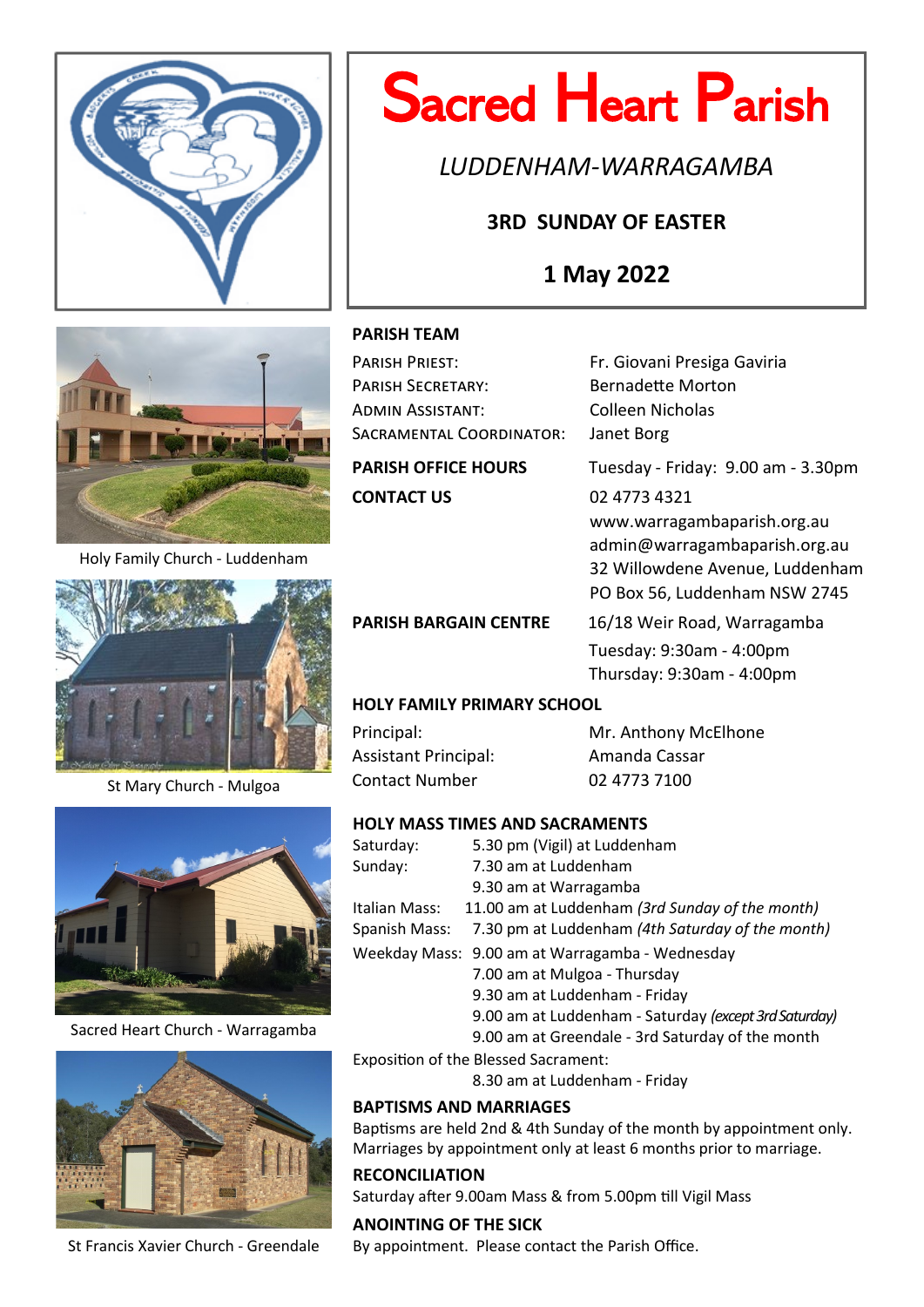

## **Please keep in your prayers Recently deceased:** Glenn Stokes, Flora Johnson, Guido Pace **Anniversaries:**



Charlotte Mary Vella

**Always remembered:** 

Salvatore Lia, Theresa Lia, Mario Lia, Elizabeth Lia, Angelo Lia, Mary Lia, Horace Azzopardi, Carmen Azzopardi, Grace Tedesco, Gillian Attard, Giovanna Attard, Charles Attard, Mark Lia, Nicholas Saliba

#### **Sick:**

Rose Lopreiato, Lee Casaselli, Alison Megaritty, Therese Felli, Fr Chris Riley SDB, Francis Gatt, Monica Muscat, Lucy Andaloro, Guillermo Delcastillo, Emmanuel Bauso

### **WELCOME to SACRED HEART PARISH - Luddenham / Warragamba**

**If you are new to Sacred Heart Parish and would like to register as a parishioner or be placed in our mailing list please call the parish office.**

#### **Tradition Connection to Gospel**

In Jesus's lifetime, the disciples come to believe in Jesus as the Son of God. The Easter experience of the resurrected Jesus and the ongoing post-Resurrection encounters with Jesus deepen their conversion and result in the deepening of their faith. This call to conversion by Jesus is ongoing. Baptism sacramentally marks the first conversion, but as life unfolds its mysteries, there is a continuous call to conversion. We mark these moments sacramentally with Penance and Reconciliation. Peter is a witness to this second kind of conversion that sometimes is called a conversion by tears. In Baptism, we are washed clean of sin and sanctified. Then we are robed in a white garment—literally "putting on Christ." "*Conversion* to Christ, the new birth of Baptism" is an ongoing process of conversion throughout one's lifetime.

#### **Wisdom Connection**

disciples a meal, to serve them. Jesus continues to model for the disciples In the ordinariness of daily life, Jesus takes the opportunity to feed the the importance of being a servant leader.

This week's passage is about the tender and moving discourse between Jesus and Simon Peter. Jesus gives Peter the opportunity to publicly affirm his love for Jesus to counter Peter's public denial of Jesus. In the early Christian community that John addresses in his Gospel, Jesus's followers have already experienced persecution. Peter's tears upon encountering the merciful eyes of Jesus demonstrate his conversion. Jesus's merciful love helps Peter recognize what he did when he denied Jesus. Peter has a contrite heart. John wants his readers to understand that forgiveness is possible for those who have a genuinely contrite heart. And just as Peter is directed to care for Jesus' "sheep," those who seek God's forgiveness must demonstrate God's gracious act through their charitable actions.

|                                                  | <b>THIS WEEKEND</b>                        |                            |                                       | <b>NEXT WEEKEND</b>                      |                                         |                              |  |
|--------------------------------------------------|--------------------------------------------|----------------------------|---------------------------------------|------------------------------------------|-----------------------------------------|------------------------------|--|
|                                                  | <b>Vigil</b>                               | $7.30$ am                  | $9.30$ am                             | <b>Vigil</b>                             | 7.30am                                  | $9.30$ am                    |  |
| <b>Minister of</b><br>the Altar                  | Michael Tolentino                          | Paul Rohan                 | Colleen Nicholas                      | Domenic Cocksedge                        | Paul Rohan                              | Tony Vella                   |  |
| <b>Altar Servers</b>                             | Ethan & Kian<br>Tolentino                  |                            |                                       | Mikayla & Patrick<br>Camilleri           | Elise Camilleri                         |                              |  |
| <b>Ministers of</b><br>the Word                  | Rebecca Camilleri<br>Donna Gauci           | Moira Bryan<br>Mary Powell | Stephanie Marsh<br>Rosemaree<br>Marsh | Liz Murko<br><b>Brother Joe Vassallo</b> | Benedetta<br>Massignani<br>Terry Debono | Carmel Fenton<br>Trish Kelly |  |
| Extraordinary<br>Minister of<br><b>Communion</b> | Rose Gauci                                 | Debbie Brown               | Fiona Clarke                          | Margaret Buttigieg                       | Moira Bryan                             | Mary Vella                   |  |
| Data Projector                                   | Debbie Walters                             | Lilly Attard               | Theresa Lia                           | Debbie Walters                           | Lilly Attard                            | Theresa Lia                  |  |
| <b>Housekeepers</b>                              | Esther Buttigieg, Rose Muscat, Moira Bryan |                            |                                       |                                          |                                         |                              |  |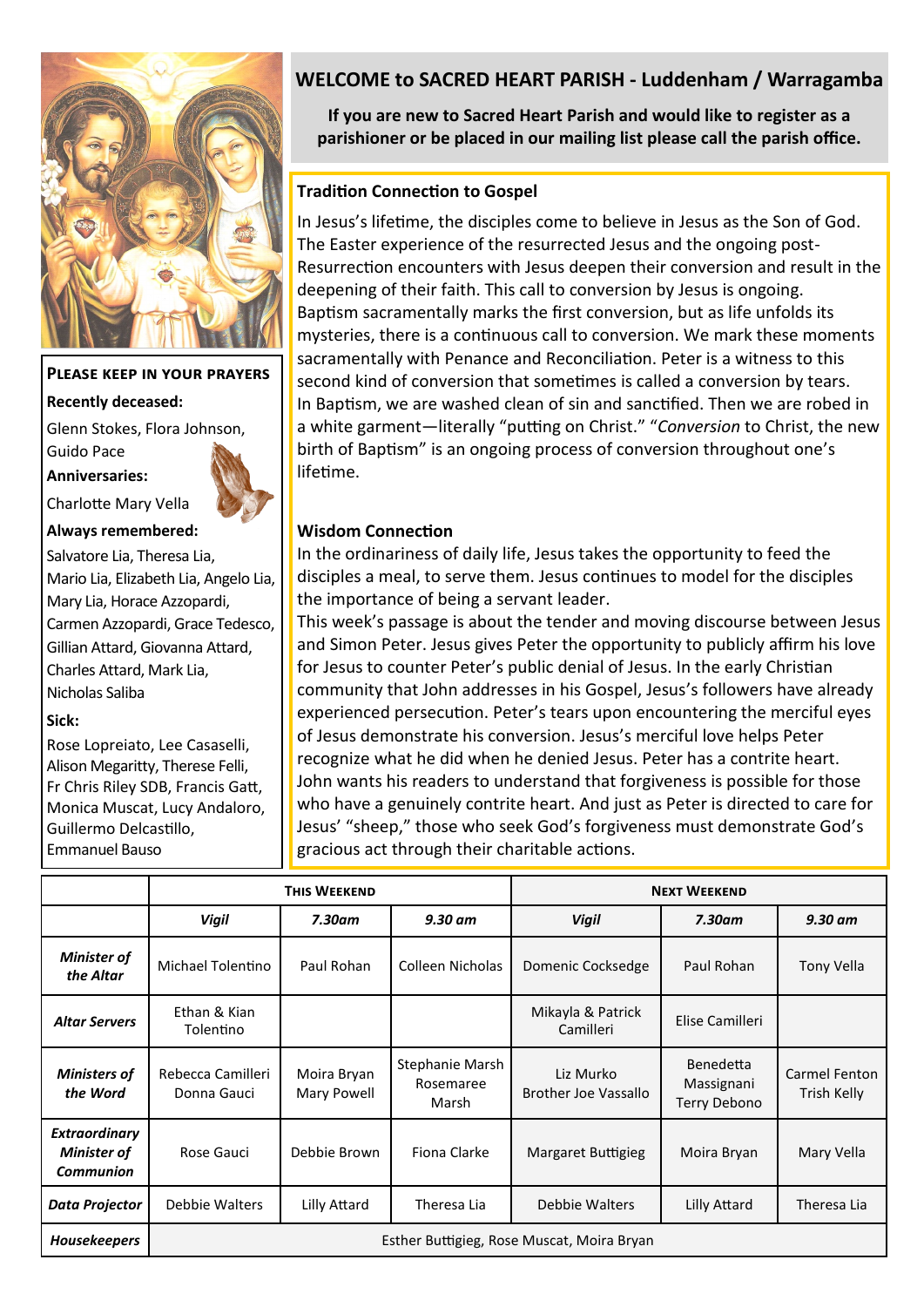### **Feast of St George Preca**

We will be celebrating the Feast of St George Preca on this Sunday 1st May at 5.00pm. Afterwards we will gather for a light supper. Please bring a plate to share.

St George Preca is the first Maltese saint and the Maltese community of our parish and surrounding parishes should be proud

> in honouring him here at Holy Family Church, Luddenham.

All are welcome. Please tell all your family and friends. Let us make this into a special occasion and perhaps tradition.



#### **PROJECT COMPASSION BOXES**

Please return your Project Compassion Boxes as soon as possible.

Thank you to those who have already returned their Project Compassion boxes.

#### **Many hands make light work.**

Do you like working with flowers? We are looking for more people to help with the flower arrangements for our weekly celebrations. More helpers would mean a commitment of once a month.

Also others willing to help with keeping our church clean.

If you are interested in helping with either of these ministries please contact the Parish Office.

#### **Marriage Preparation Courses in 2022**

Getting married in 2022? Let the Diocese of Parramatta help you prepare. Visit [www.parracatholic.org/pmp](http://www.parracatholic.org/pmp) to view weekend course dates, to book and pay. An online preparation called *SmartLoving* can also be booked via the website. For more information email [met@parracatholic.org](mailto:met@parracatholic.org) or phone Karin on 0403 305 431or Marisa on 0412 280 017

#### **IN THE FOOTSTEPS OF MARY MACKILLOP**

The Sisters of Saint Joseph have prepared an Australian Pilgrimage, "In the Footsteps of Mary MacKillop" commencing in Melbourne on 18 October, journeying through Victoria and South Australia, and ending at Mary MacKillop Place, North Sydney on 29 October 2022. During the pilgrimage we visit many places associated with Mary MacKillop's life and ministry.

For detailed information visit our website: www.marymackillopplace.org.au

Booking & Enquiries For further information or to make an application, please contact the Australian Pilgrimage Co-Ordinator Email - national.pilgrimage@mmp.org.au

## Telephone 02 8912 4818

#### **CONFIRMATION**

Today we welcome the children preparing for the Sacrament of Confirmation and their families. Please keep them in your prayers.

*Lord, You send out Your Spirit to touch the hearts of all people, so that they may believe in You and in Jesus whom You sent. Look kindly on all candidates for Confirmation as they listen to Your voice. Open their hearts to Your Spirit and bring to fulfilment the good work that You have begun in them.* 

*As we prepare these children for Confirmation, make each of us an instrument of Your love. Teach us to appreciate what is holy in others, and to be patient with what we do not understand. Deepen our faith in the Gospel and help us to pass it on by our example. We pray that You will continue to guide us and sustain us. Through Christ our Lord, Amen.*